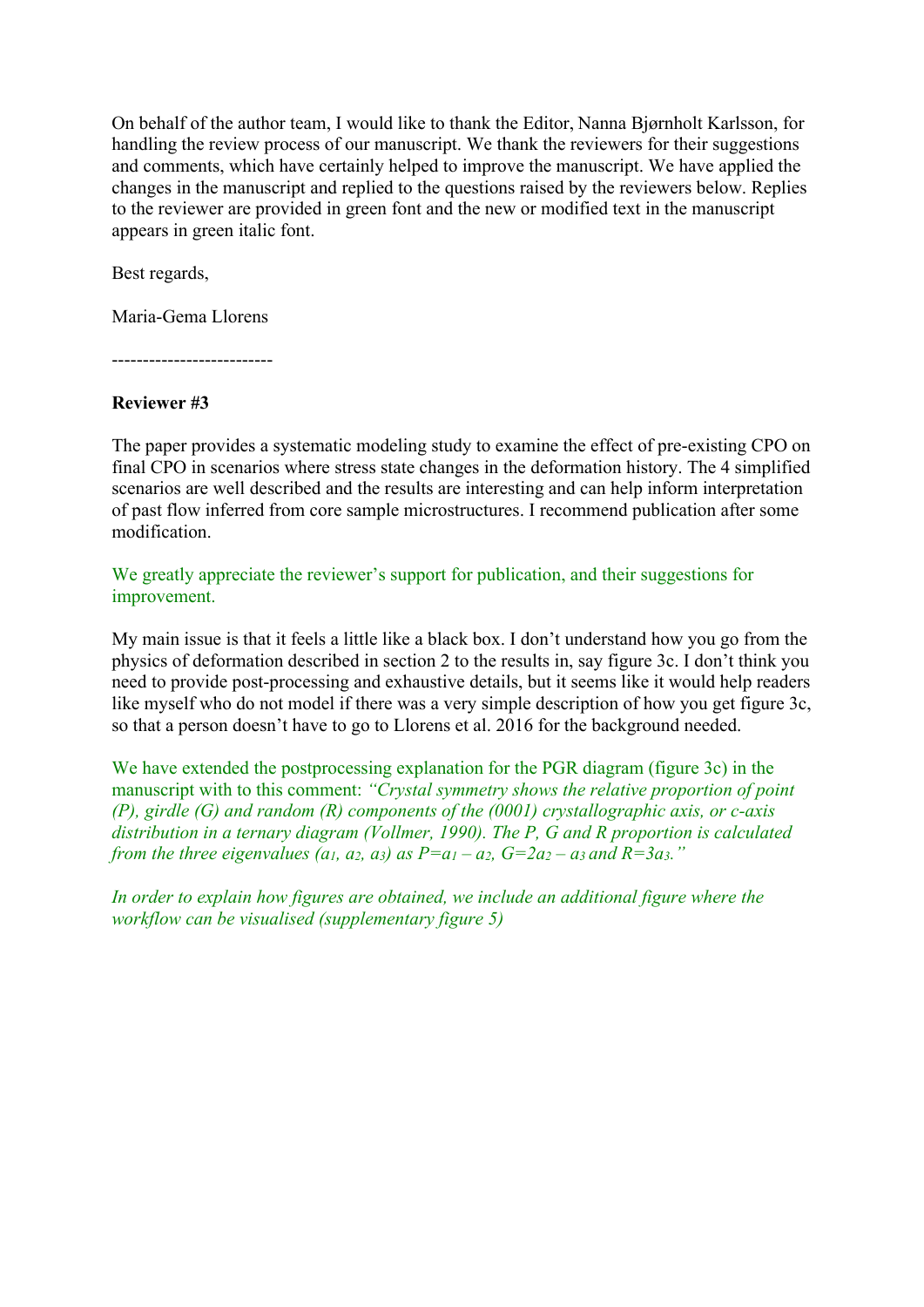

*supplementary figure 5*

Additionally, I provide line by line comments that may help improve readability.

Minor comments:

Line 36: Recommend deleting the word "on". Deleted.

Line 49: consider reordering this sentence to be clearer. Maybe more like: "Polycrystalline ice (ice Ih) in glaciers, ice sheets, and ice shelvesflows in response to gravitational forces." Point taken. Changed to: "*Polycrystalline ice (ice 1h) in glaciers, ice sheets and ice shelves flows in response to gravitational forces (e.g., Hudleston, 2015*)".

Line 73: The Durham et al., 1983 paper doesn't have anything to do with CPO development or evolution so isn't appropriate there. Perhaps something by Montagnat?

According to this comment, and also a similar comment by reviewer #2, we have removed the Durham reference and now include the following references: *"Experimental studies have utilised ice to understand how CPOs develop and evolve under deformation (see Kamb et al., 1972; Wilson, 1982; Jacka and Macagnan, 1984, Wilson and Peternell, 2012; Budd et al., 2013; Montagnat et al., 2015; Vaughan et al., 2017, Fan et al., 2020)".*

Line 80: I would add Fan et al. 2020 to this list. I do see you mention it later in the paper, but would be good here as well.

This sentence refers to experiments starting with a pre-existing CPO, not the case of Fan et al. (2020). However, we have added this reference in the previous paragraph, where we find it fits better (see reply above).

Line 92: consider providing additional refs here to put this work into context with previous modeling efforts

According to this comment, and a similar comment by reviewer #2, we have modified the whole paragraph including references to recent numerical studies: *"Moreover, numerical*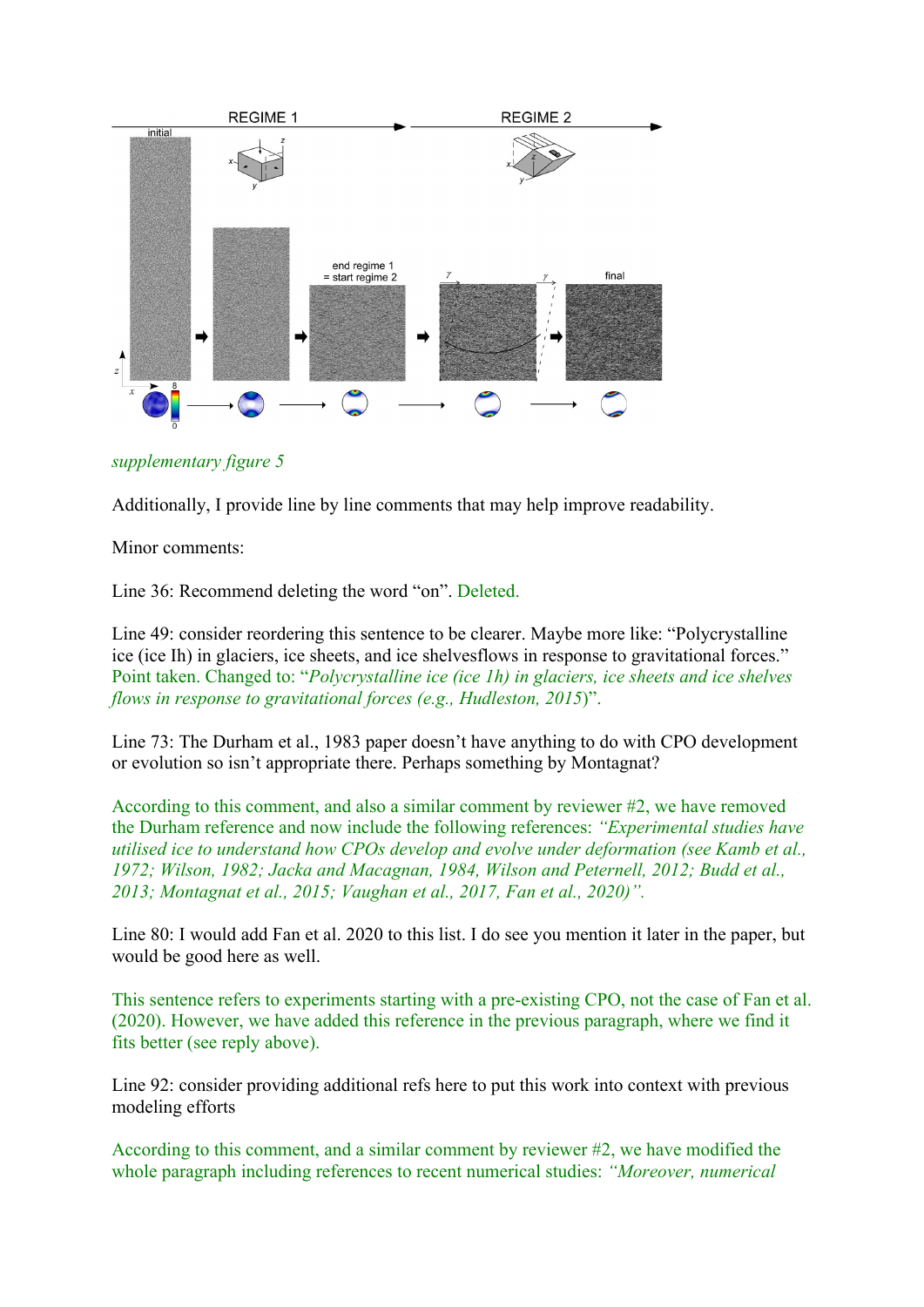*simulations of polycrystalline ice and their comparison with experimental and natural data provide useful insights into CPO development, as they allow visualizing and quantifying the microstructural evolution up to high strain (Montagnat et al., 2014b; Piazolo et al., 2019).). However, as in the case of laboratory experiments, most numerical studies to date have focused on systems that start with an initially random CPO to which a single deformation event is applied (Montagnat et al., 2011; Llorens et al., 2017,2020)."*

Line 98: sorry, I don't know what a cloudy band is in this context…perhaps define? Are they layers containing dust particles? Perhaps explain why this is or isn't relevant to the effort here

For sake of simplicity, we have modified the paragraph for simplification: *"Jansen et al. (2016), where the viscoplastic response of ice polycrystals with a starting CPO is studied"*

Line 100: perhaps another half sentence for the non-glaciologists: "…experiences multiple changes in deformation regime during ice-sheet flow as it  $\cdots$  (I don't know, changes course and rounds topographical features?…just a flavor of the type of changes made for those who don't know)

The sentence has been changed to: *"Considering that polar ice typically experiences multiple changes in the deformation regime during ice-sheet flow, such as the transition from the coaxial strain in the centre of the ice mass to non-coaxial strain at depth and away from the centre (Jennings and Hambrey, 2021), systematic studies providing a comprehensive understanding of CPO development during multi-stage deformation histories are essential."*

Line 107, 369: in intro you didn't use an apostrophe in CPOs for plural. I don't know which it should be, but just be consistent

Point taken. Corrected to CPOs in the whole manuscript.

Line 110: perhaps a sentence here to say something along the lines of flow in nature is complicated, but for ease of understanding you provide the simplified diagram in Figure 1, which divides the flow patterns into four distinct zones. If you are ignoring some aspects of flow (T?) then describe here.

We have included the following sentence at the beginning of chapter 2: *"We analyse different examples of flow changes that represent relevant and/or common deformation regimes in ice sheets, assuming a constant strain rate and temperature."*

Line 163: I recommend deleting "an"

#### Corrected.

Line 169: here you define n as the rate sensitivity exponent, but all other occurrences you call it the stress exponent. If you mean the same thing, I recommend calling it the stress exponent here.

#### Modified now to stress exponent.

Line 205 to 260: I recommend more clearly stating how you came up with the velocity gradient tensors for each zone. It is not clear if this should be a result or an assumption. If it is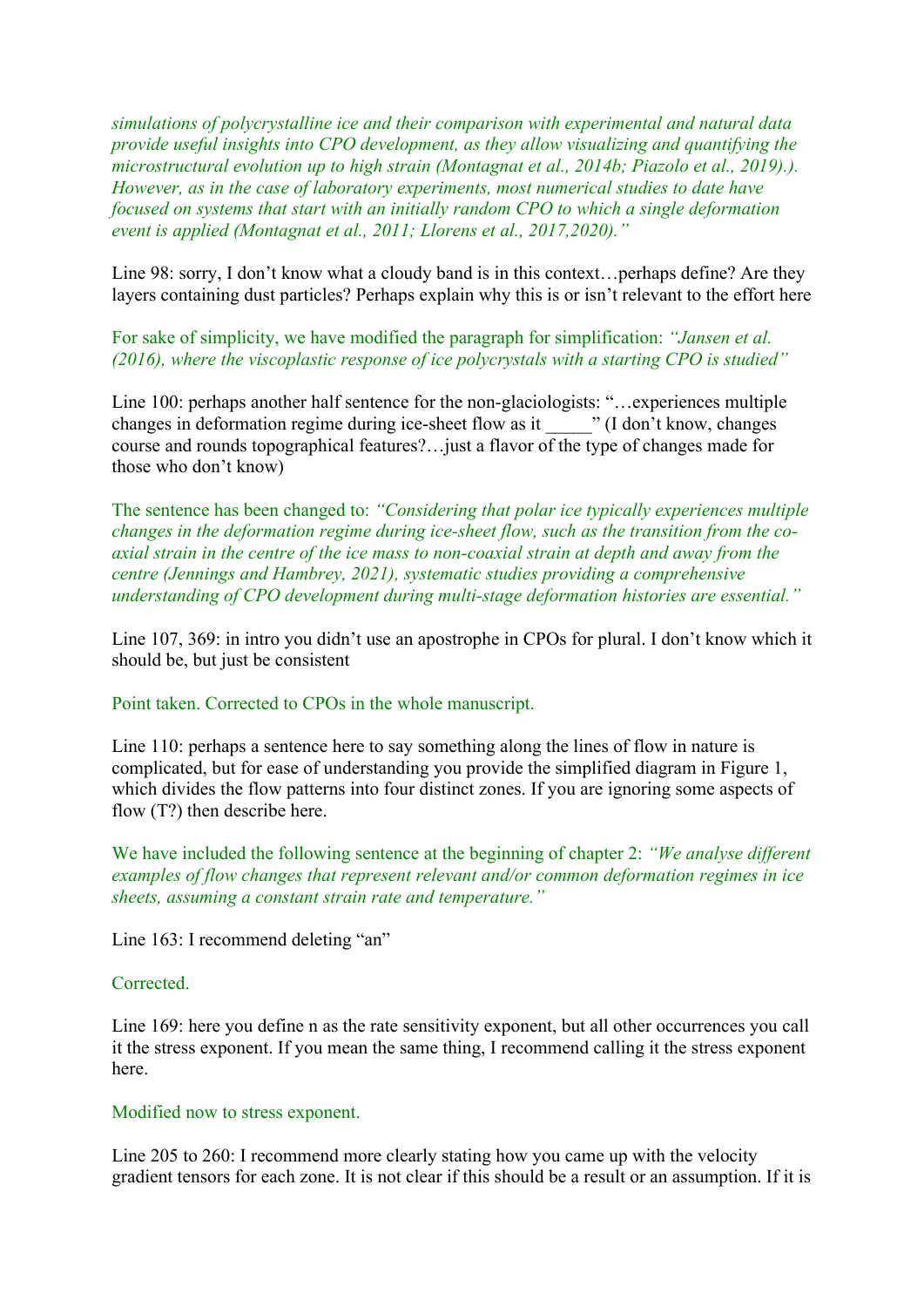an assumption, I recommend more clearly stating that and have this section just be stating that you will run 4 series that represent different transitions from one V to another V, basically introducing Table 2. I would save the qualitative descriptions currently in 3.2.1 – 3.2.4 to instead appear at the beginning of results for each of those series.

We have more clearly stated that the gradient tensors for each zone are assumptions, and we have introduced table 2 in the text: "*We considered four different model series (from series A to D) to simulate flow transitions between pairs of deformation regimes (V that dominate in different zones of the ice mass through which a volume of ice may travel (Figure 1).* 

*Series A represents ice flowing from the centre of the dome to deep lateral zones (from zone I to zone II in Fig. 1). To simulate this transition, we carried out a series of simulations with first vertical uniaxial compression parallel to y (V1), followed by dextral simple shear in the vertical plane (xz) (V2) (Table 1 and 2). Similar to A, Series B shows the transition of ice flowing centre parts of the ice sheet, but in this case from the centre of the ridge to deep lateral zones (from zone I to zone II in Fig. 1). For series B, we considered that the ice aggregate is first deformed by*  $V_3$ *, horizontal uniaxial extension parallel to x, followed by*  $V_2$ *, dextral simple shear in the vertical plane (xz) (Table 1 and 2). Series C simulates ice flowing from an ice dome to an ice flank or stream (from zone I to zone III in Figure 1). Series C was carried out assuming first vertical uniaxial compression parallel to z (V1) followed by uniaxial extension parallel to x (V3) (Table 1 and 2). Finally, series C represents ice flowing from an ice-stream or glacier to an ice shelf or shear margin (from zone III to zone IV in Figure 1). For this series, we considered first uniaxial extension in the x direction (V<sub>3</sub>), and subsequently dextral simple shear in the horizontal plane (xy) (V4) (Table 1 and 2). For comparison, simulations of microstructures deformed under single-deformation event (V2, V3 and V4) are shown together will all series results."*

According to a similar suggestion from reviewer #2, we have merged sections 3 and 4. The descriptions in 3.2.1 – 3.2.4 now appear at the beginning of the corresponding parts of the results section.

Line 209: recommend changing "examples" to "example"

Corrected.

Line 223: recommend making "simulation" plural

Corrected.

Line 256: recommend deleting "of" and "before" from this sentence.

## Corrected.

Line 374 (but really 366 – 381): It is unclear where in this paragraph you are referring to historically, as in past studies, and where you mean the results from this study. Try to make it very clear and emphasize how your results confirm or deny previous works by including some words at the beginning of sentences like: "Indeed, our experiments confirm that…." In case the reader does not have prior knowledge of CPO evolution, drag us along very explicitly. [ah, it is much clearer in the  $2<sup>nd</sup>$ paragraph]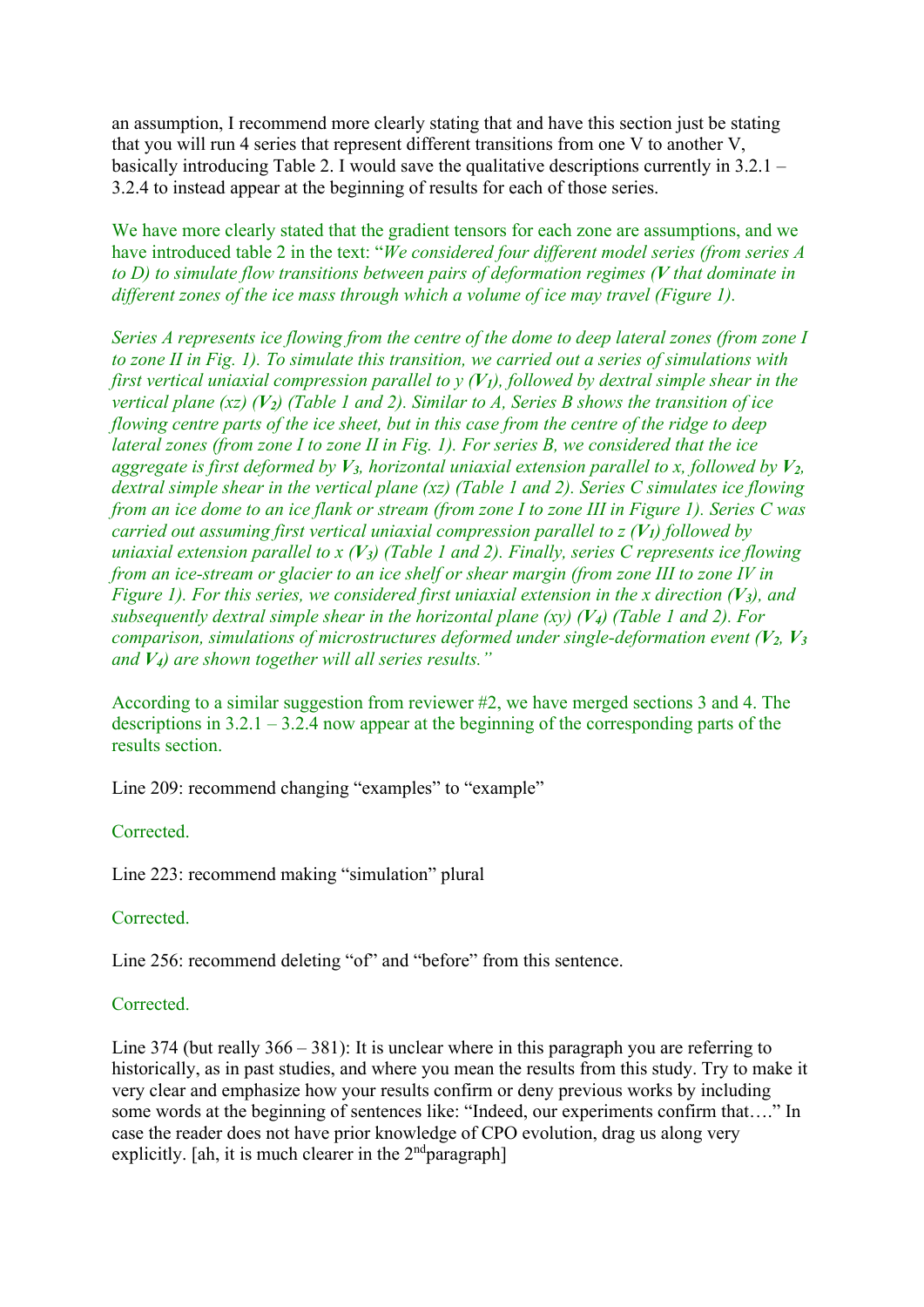Point taken. We have merged the first and second paragraph in order to avoid confusion about what are results and what are past studies.

Line 429: change "loose" to "lose"

Corrected.

Line 431: recommend changing "effectivity" to "effectiveness"

Corrected.

Line 454: the double negative makes this sentence hard to follow. Consider changing "not destroyed" to "retained"

Addressing this commen,t and those by reviewer #1, the sentence is now modified to: *"Our results suggest that, under natural conditions, as for example those at the onset of the NEGIS onset where the velocity increases by 40 m/yr over a distance of 120 km (i.e. strain rate of*   $\sim$ 1x10<sup>-11</sup> s<sup>-1</sup>; Joughin et al., 2018), an inherited fabric would be preserved for at most for  $\sim$  7 *kyr".*

Line 459: if these results are also in agreement (or even if they are not in agreement) with other polycrystalline materials, here would be a good place to mention that. One study that comes to mind is Boneh and Skemer, EPSL 406, 2014, which experimentally looked at this very thing in olivine. Putting your ice modeling results into broader context might be a good idea.

We have included a new paragraph discussing this work and comparing it with similar studies in olivine: "*The entire change of a previous CPO also takes place in other rocks, such as olivine-rich rocks in the upper mantle, where a new CPO quickly develops according to the new imposed boundary conditions. The observed CPO will thus not record the full history of changes in the kinematics of deformation (Kaminski,2004). However, as our results reveal, the re-orientation of an inherited CPO depends both on its intensity and on the orientation with respect to the new stress field. These results are in agreement with observations from olivine experiments, where the pre-existing texture orientation determines the way the texture evolves (Boneh and Skemer, 2014). Accordingly, the deformation history could have an impact on the CPO in areas with complex flow, as in subduction zones (Di Leo et al., 2014; Li et al., 2014)."*

Line 492: italicize c in c-axis.

Corrected in the whole manuscript.

Line 493: perhaps reword number 4 to exactly answer the title of the paper? (even if with a caveat)

Point #4 has been reworded as: *"According to our results, CPOs are reliable indicators of the current flow conditions, as they usually adapt to them in a relatively short time. However, caution is warranted when a volume of ice may have experienced complex (multi-stage) deformation histories."*